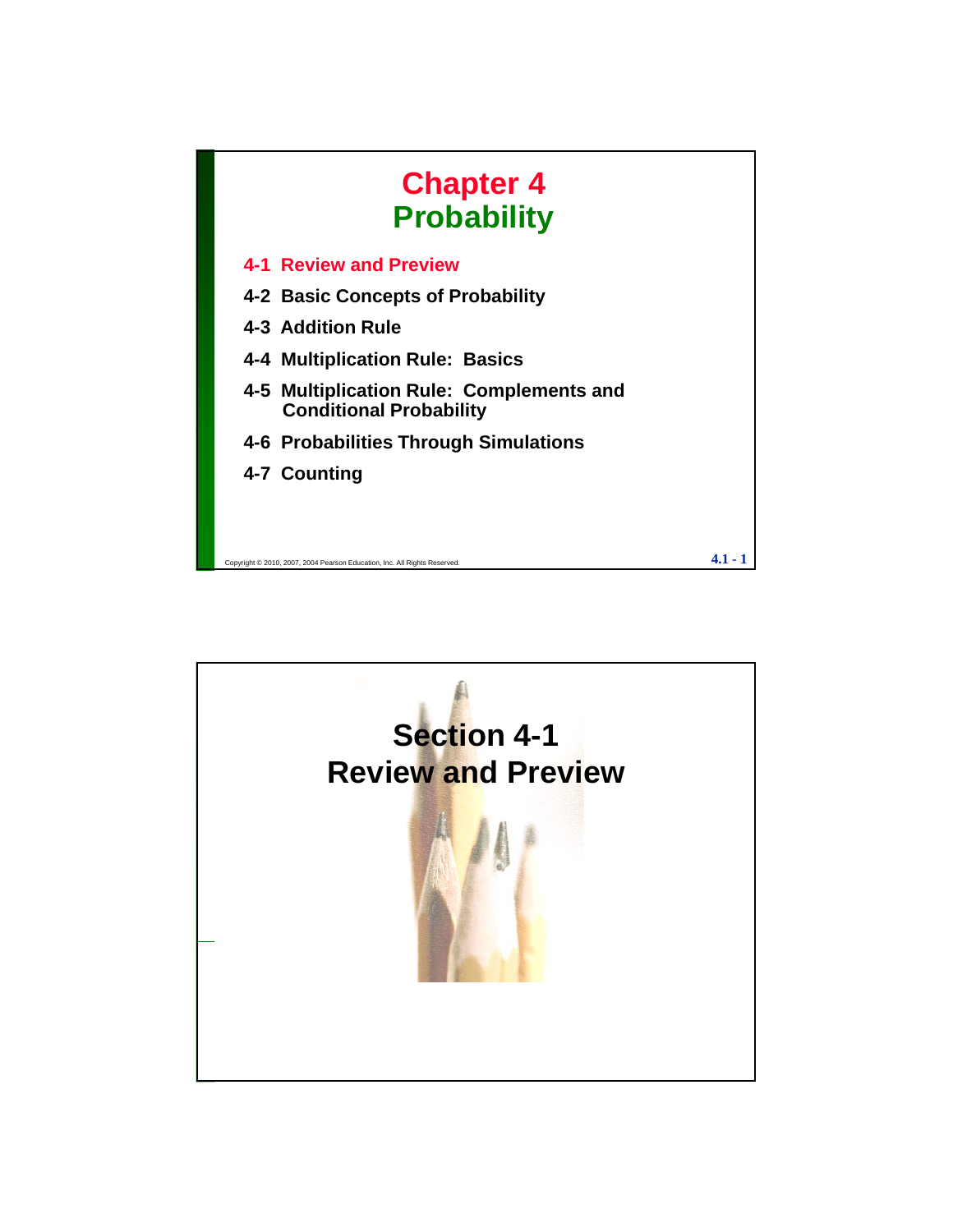

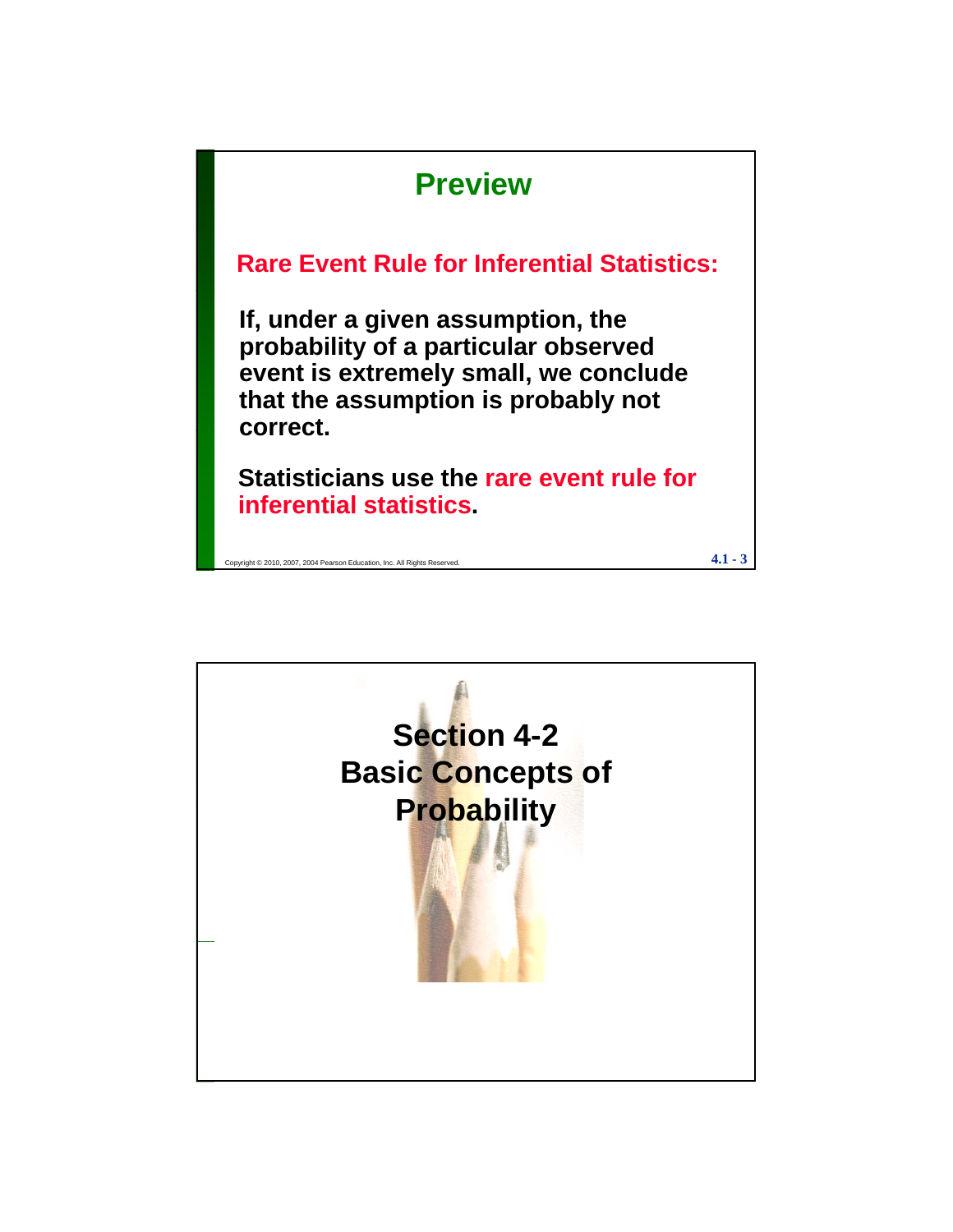

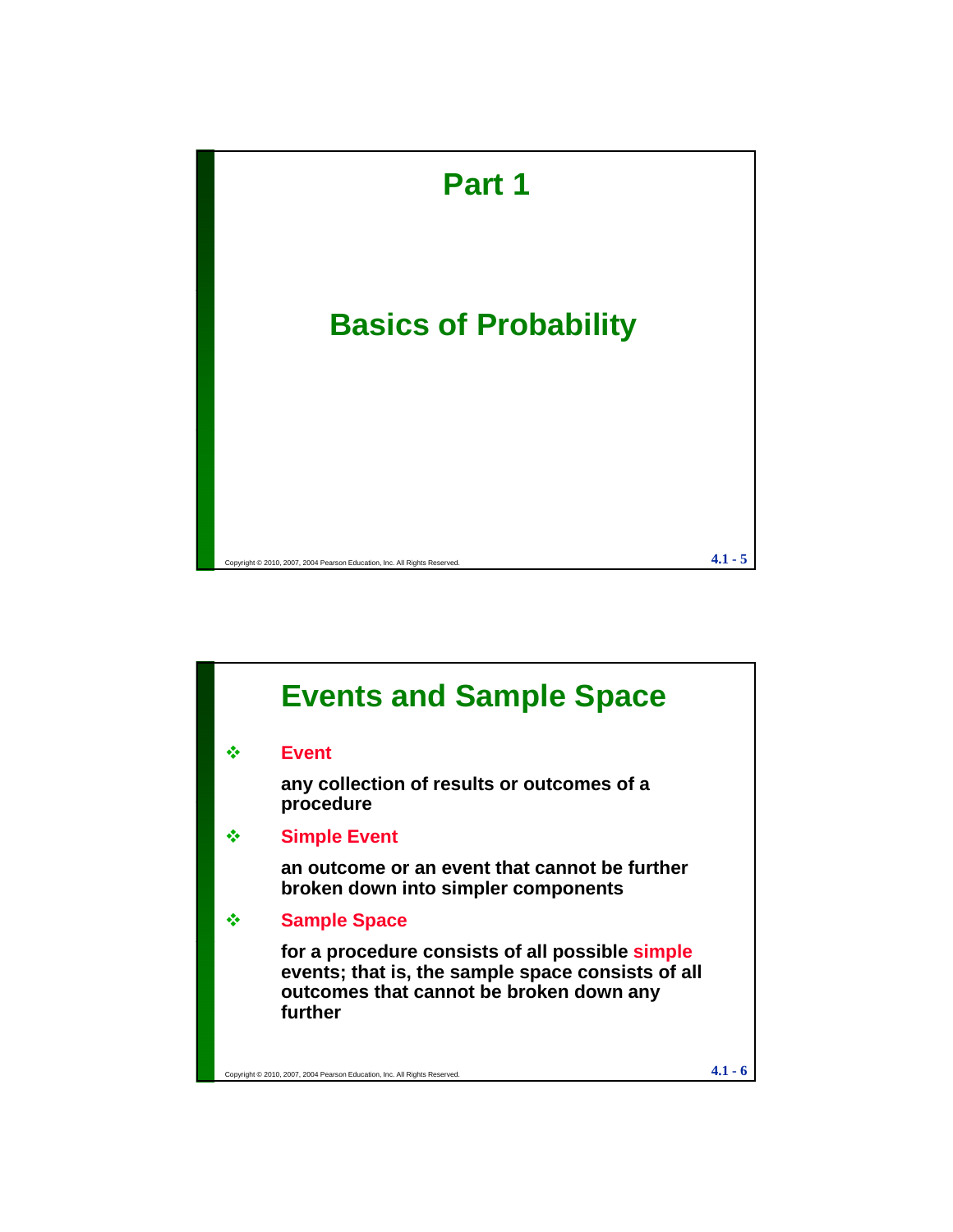

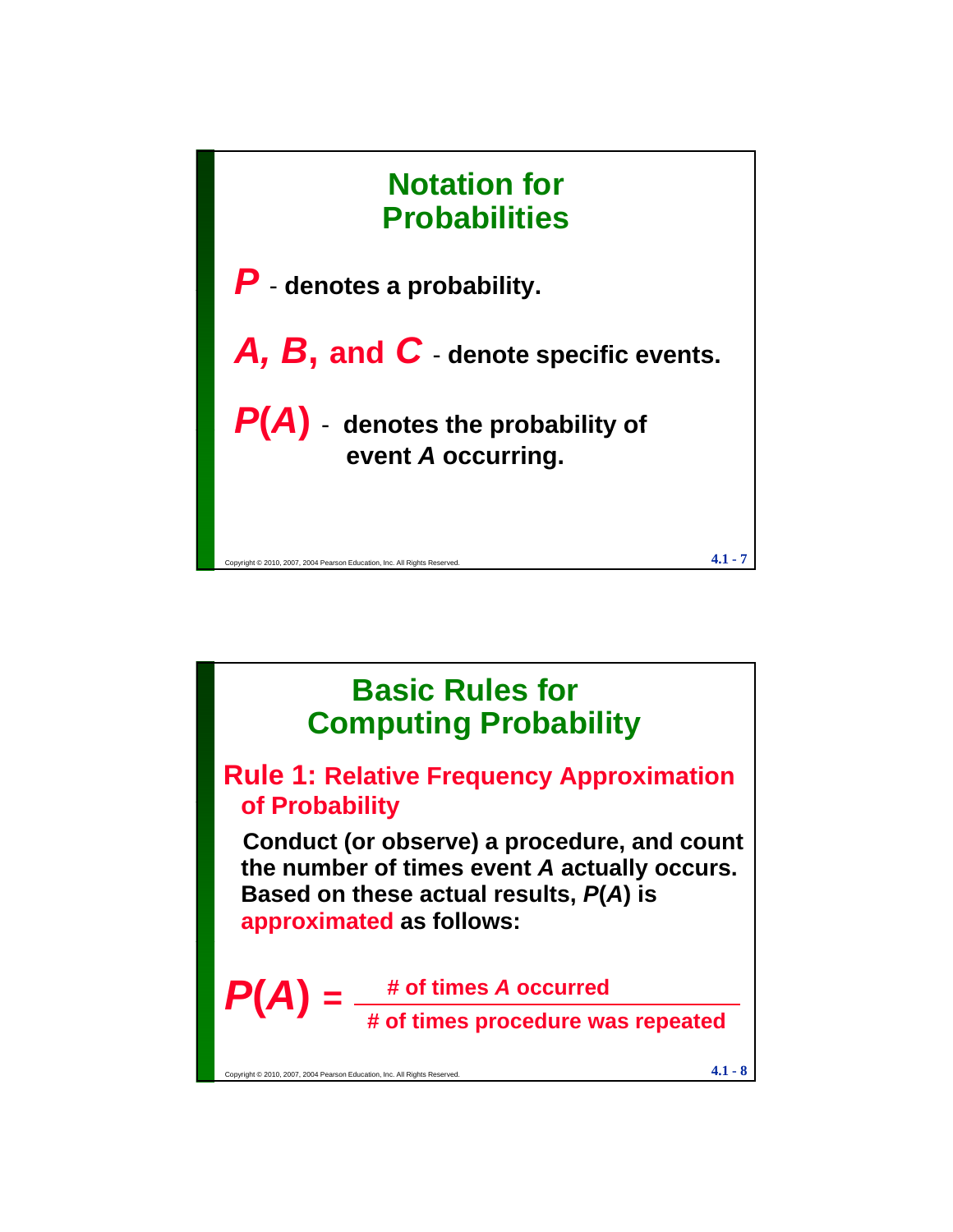

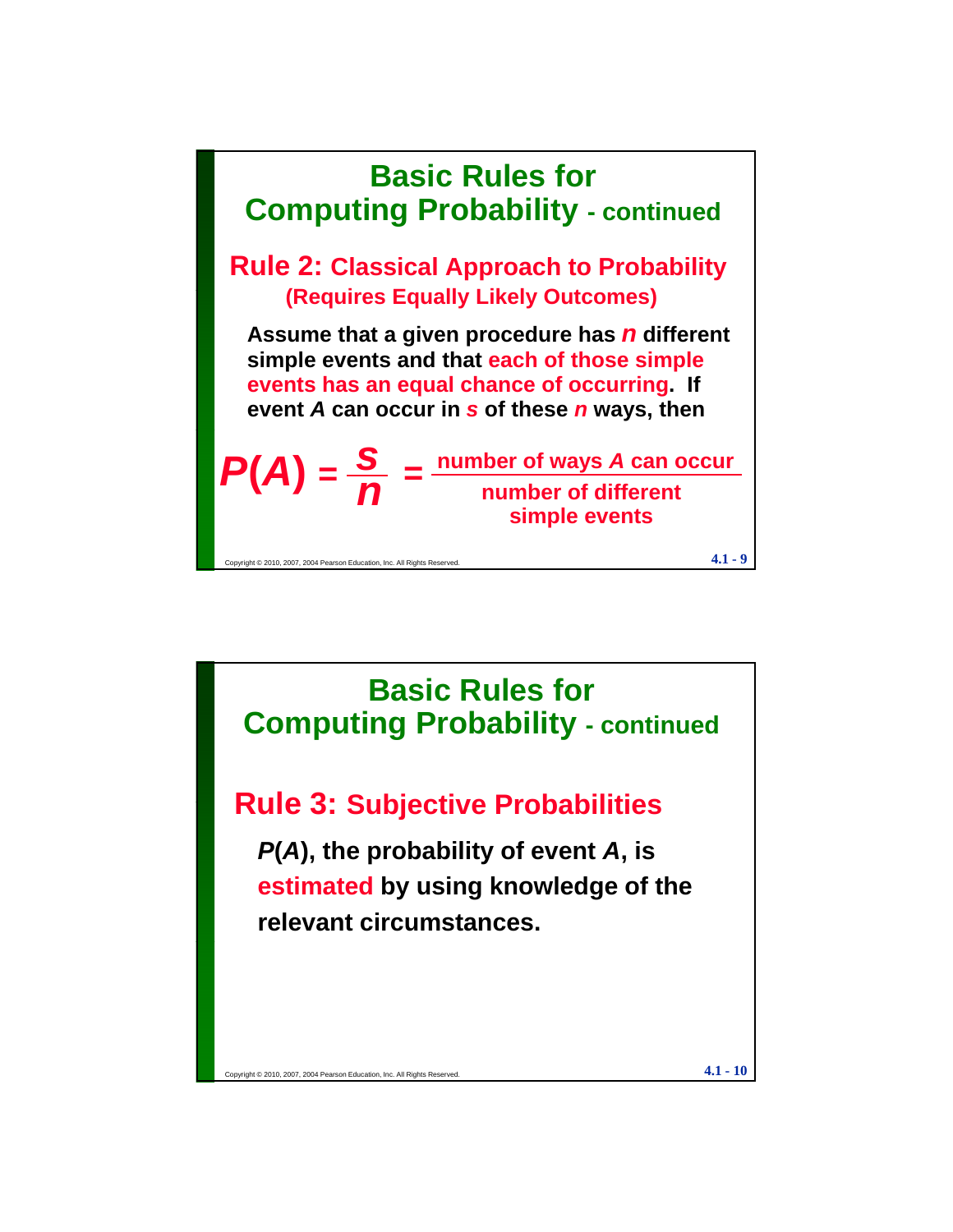

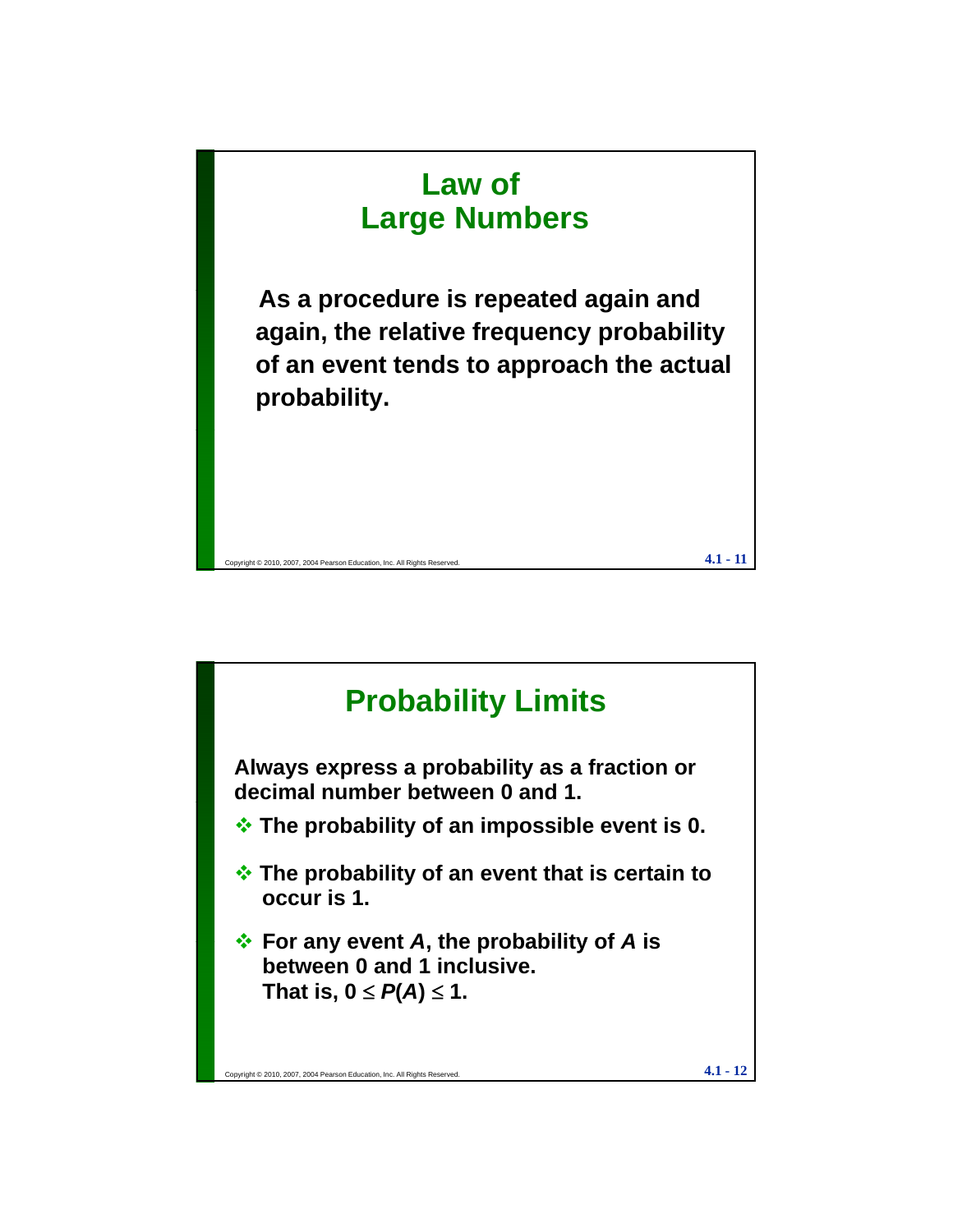

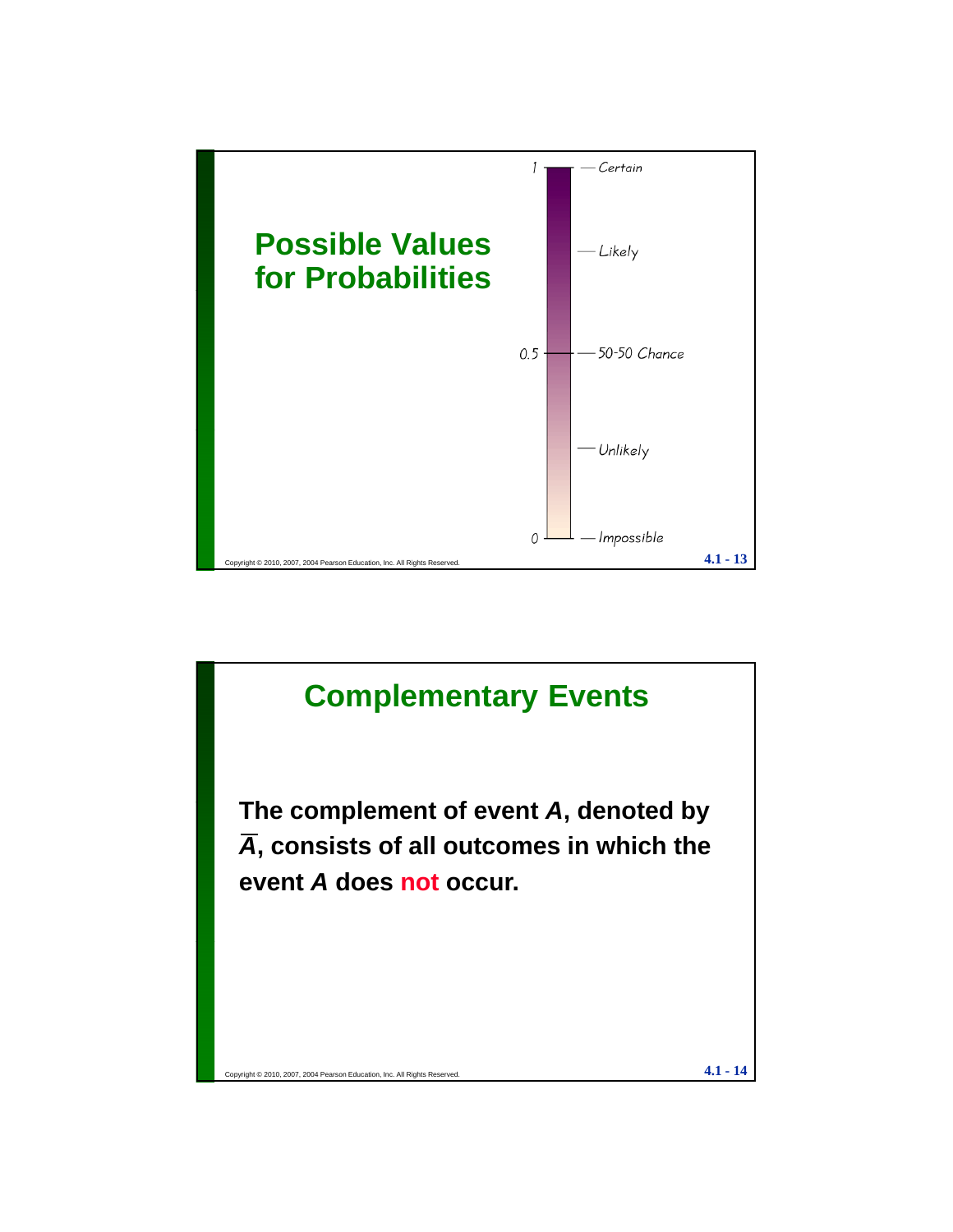## **Rounding Off Probabilities When expressing the value of a probability, either give the exact fraction or decimal or round off final decimal results to three significant digits. (***Suggestion***: When a probability is not a simple fraction such as 2/3 or 5/9, express it as a decimal so that the number can be better understood )**

Copyright © 2010, 2007, 2004 Pearson Education, Inc. All Rights Reserved.  $4.1\cdot 15$ 

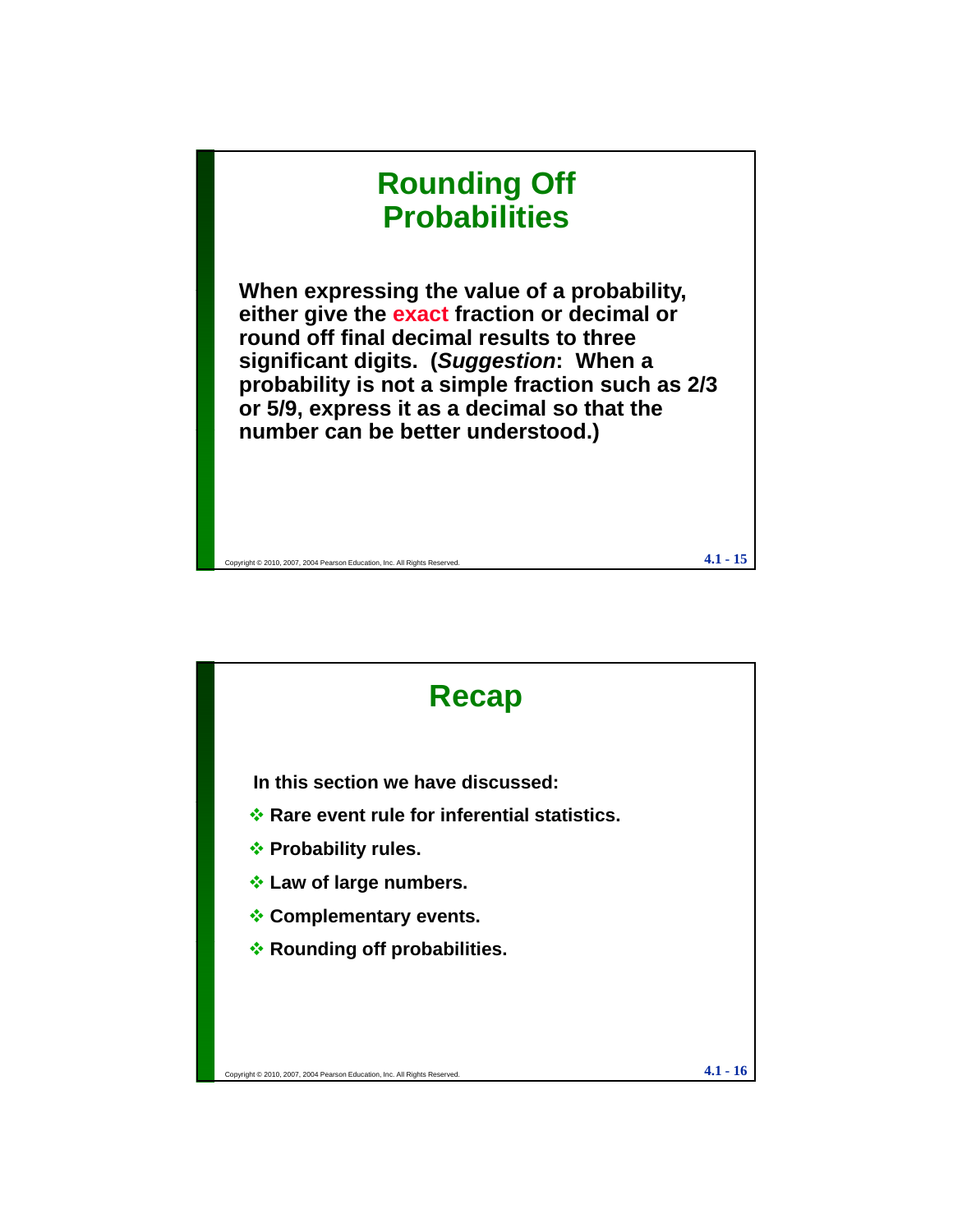

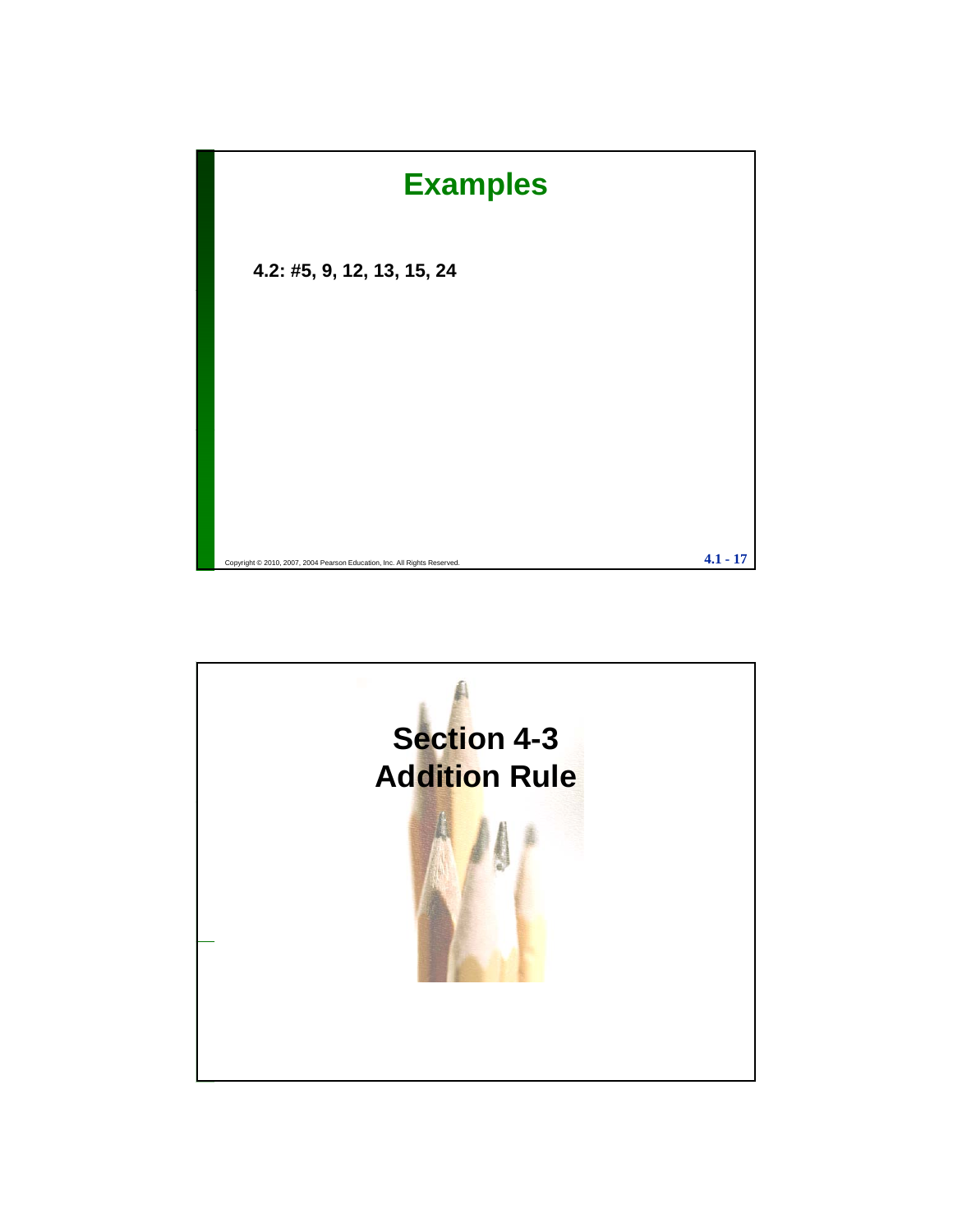

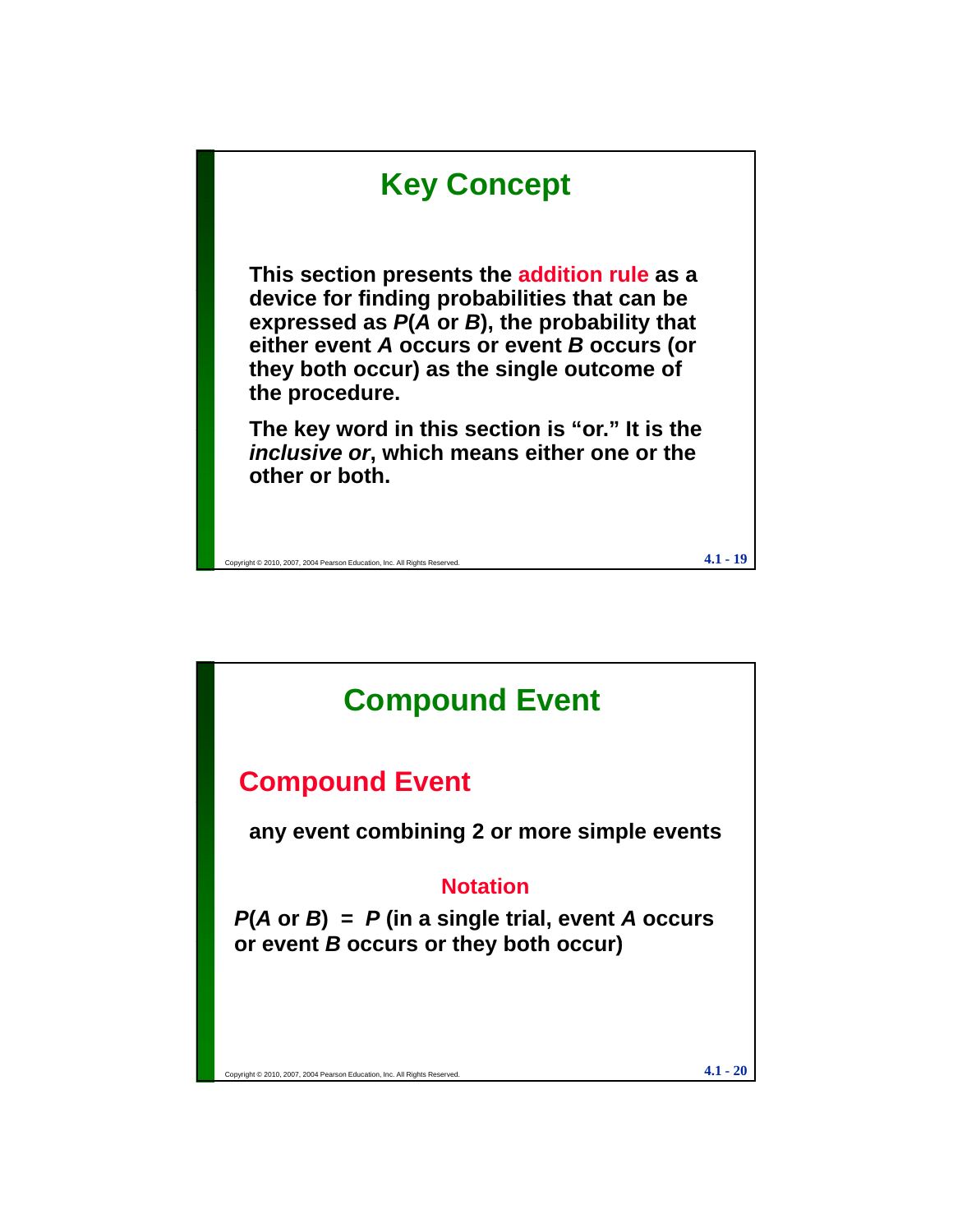# **General Rule for a Compound Event**

**When finding the probability that event When finding the probability that** *A* **occurs or event** *B* **occurs, find the total number of ways** *A* **can occur and the number of ways** *B* **can occur, but find that total in such a way that no t i t d th outcome is counted more than once.**

Copyright © 2010, 2007, 2004 Pearson Education, Inc. All Rights Reserved.  $\bf 4.1$  -  $\bf 21$ 

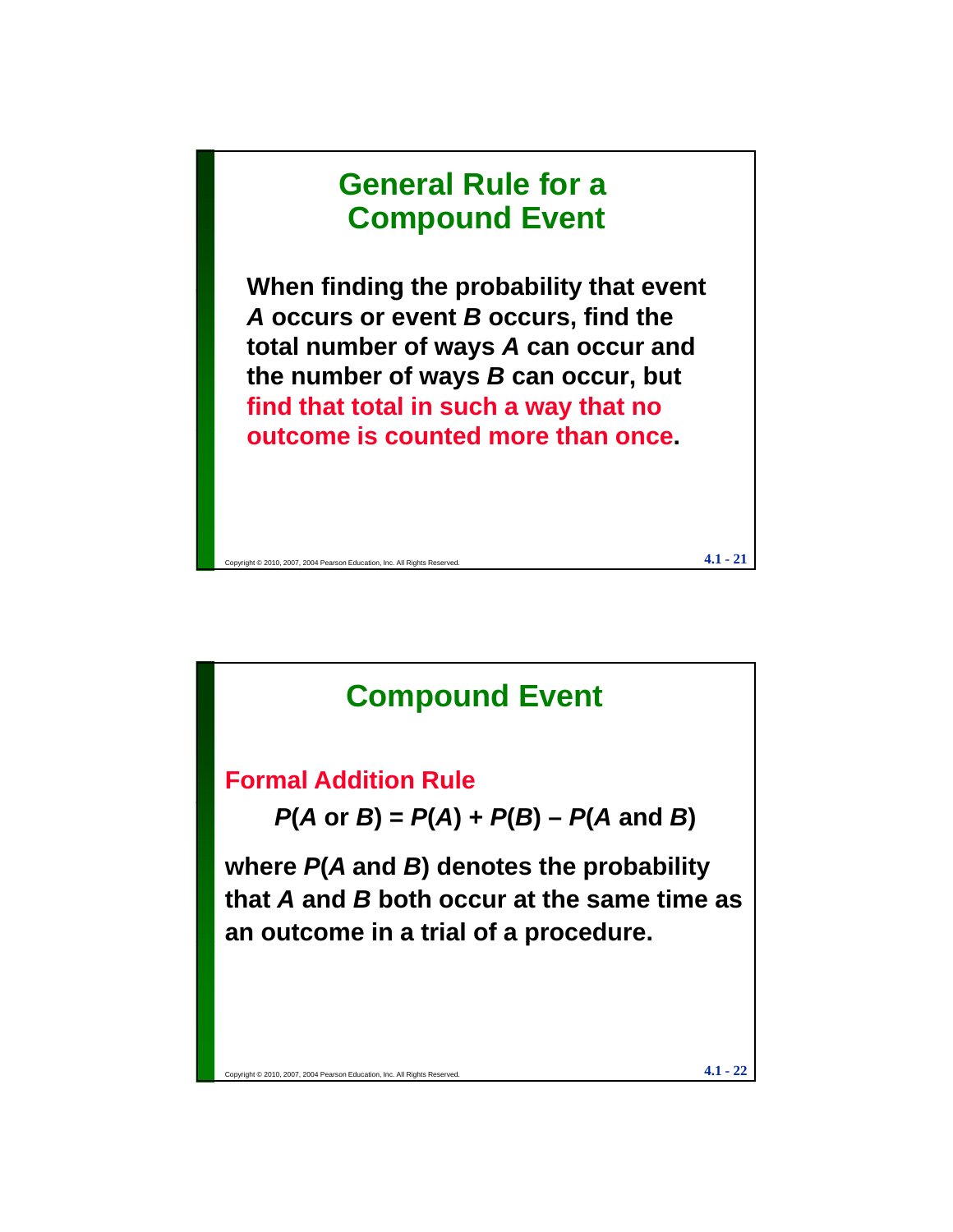# **Compound Event**

#### **Intuitive Addition Rule**

To find  $P(A \text{ or } B)$ , find the sum of the **number of ways event** *A* **can occur and the number of ways event** *B* **can occur, adding in such a way that every outcome is counted only once** *P***(***A* **or** *B***) is equal to counter containt containt sum, divided by the total number of outcomes in the sample space.**

Copyright © 2010, 2007, 2004 Pearson Education, Inc. All Rights Reserved.  $4.1 - 23$ 

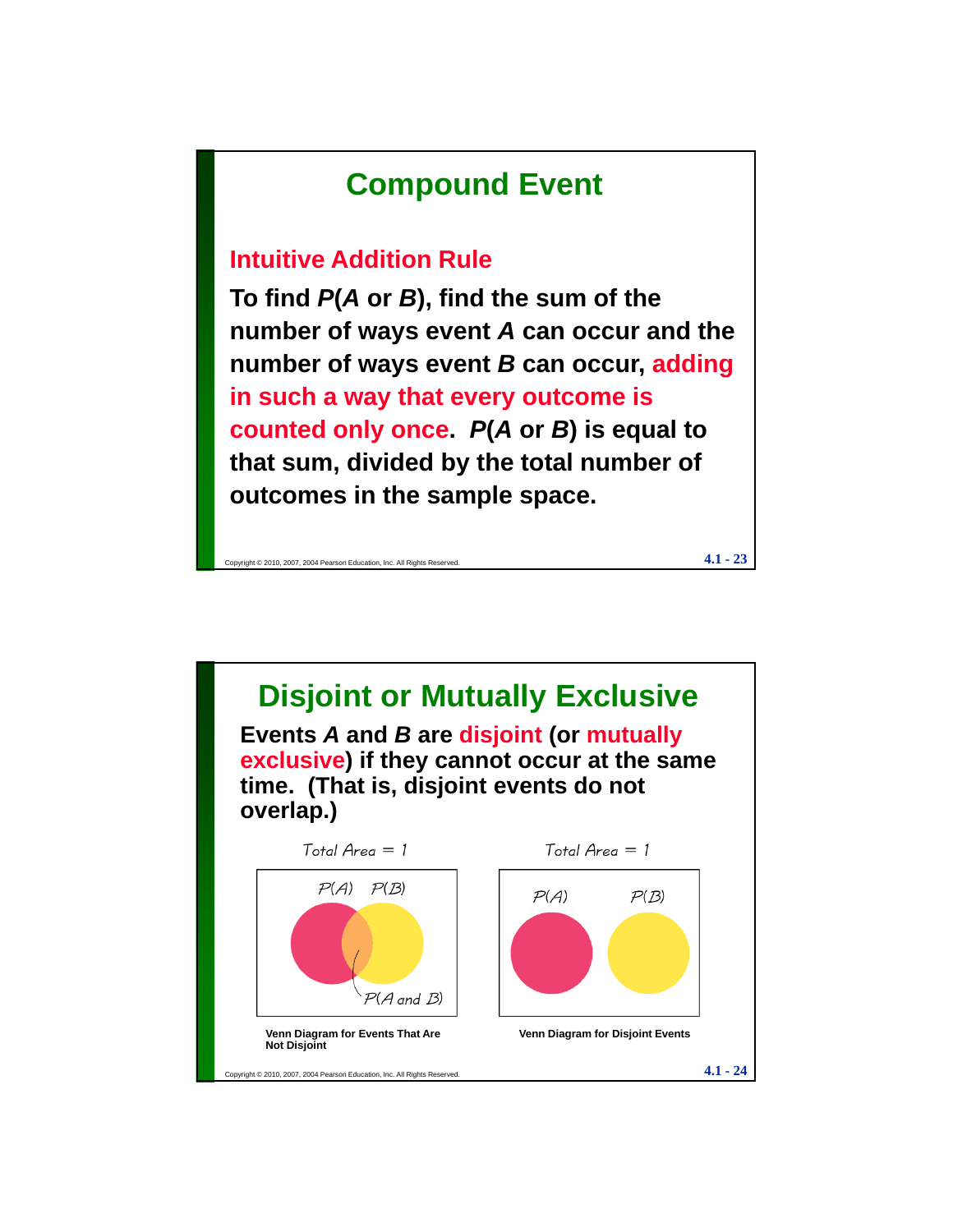

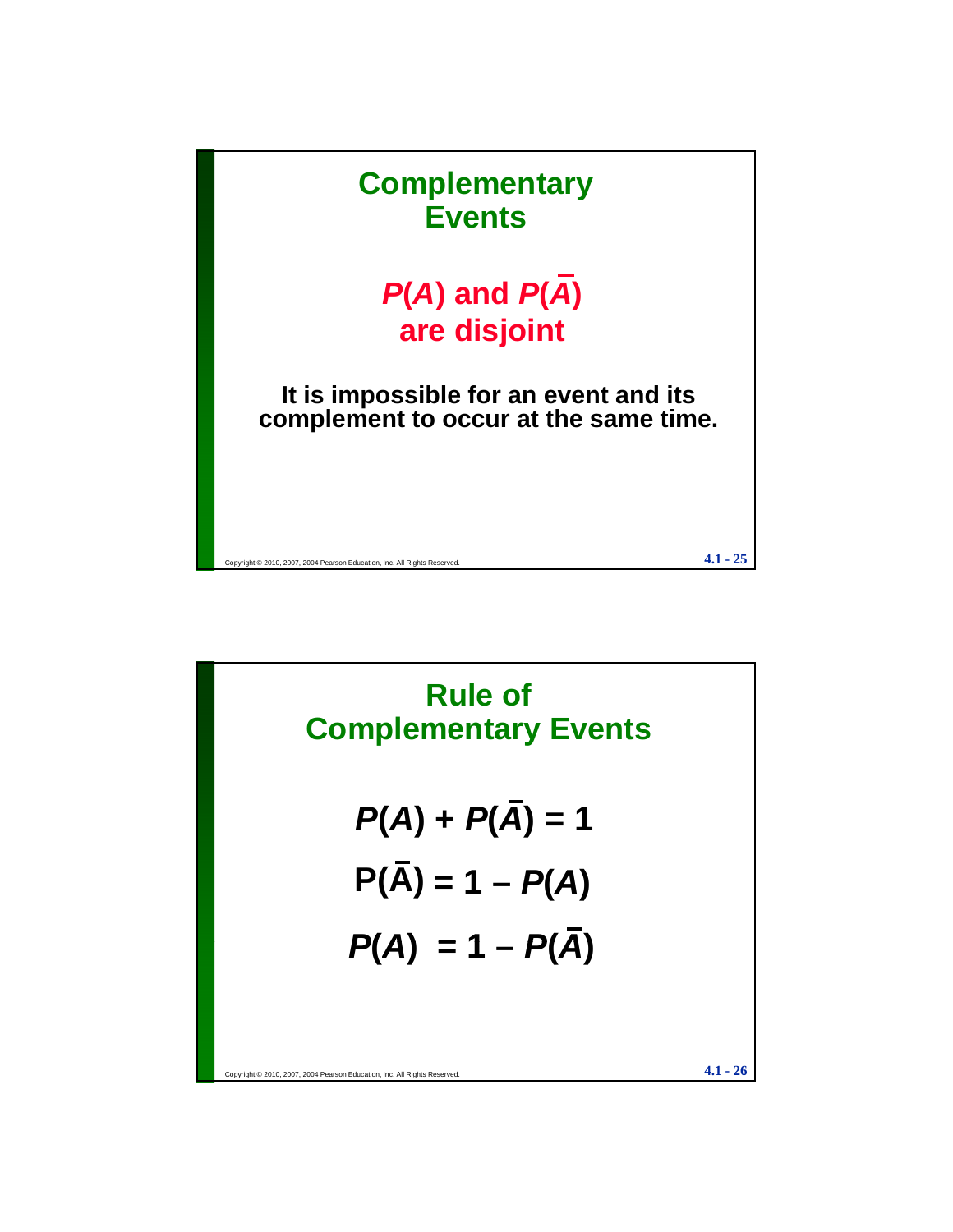

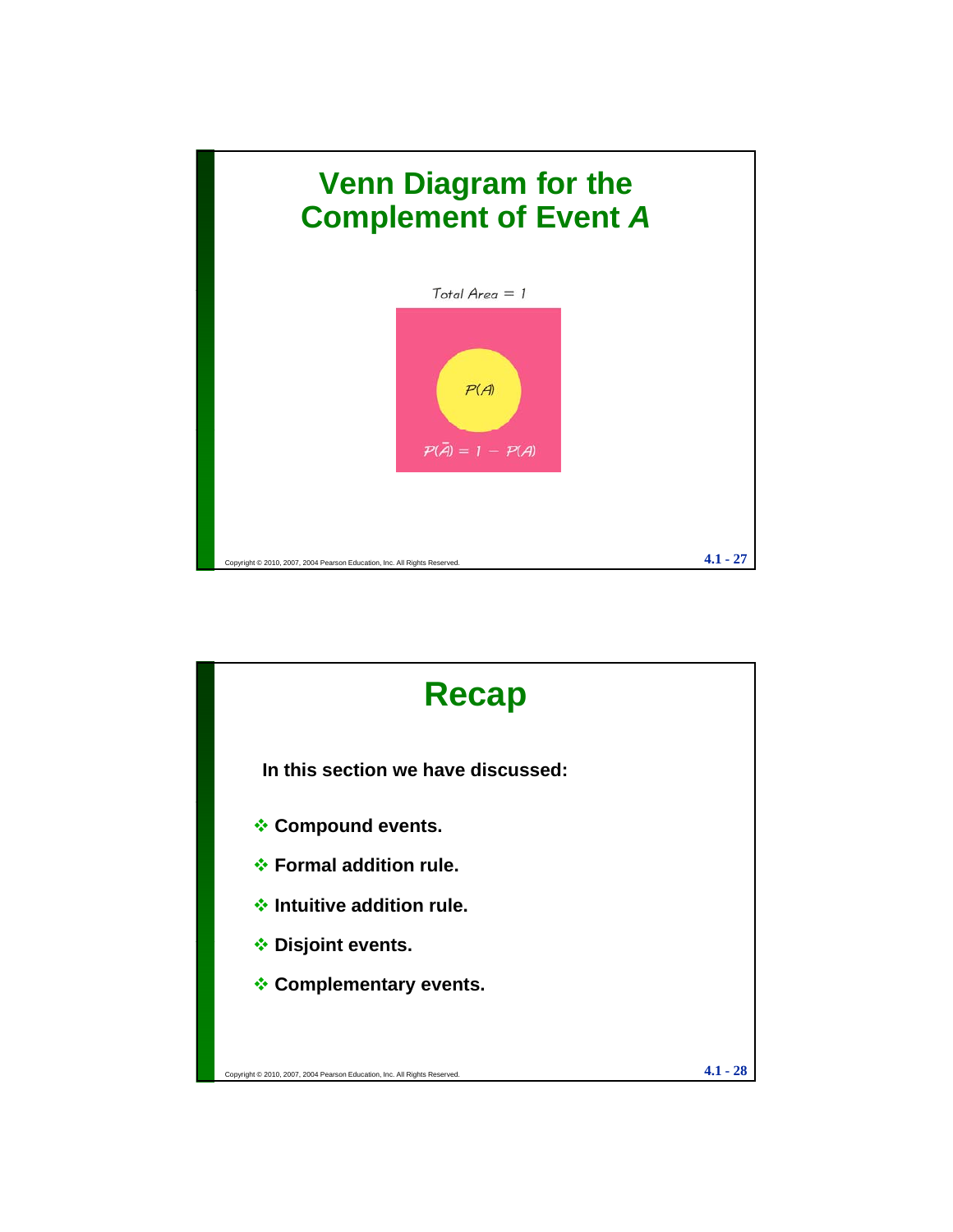

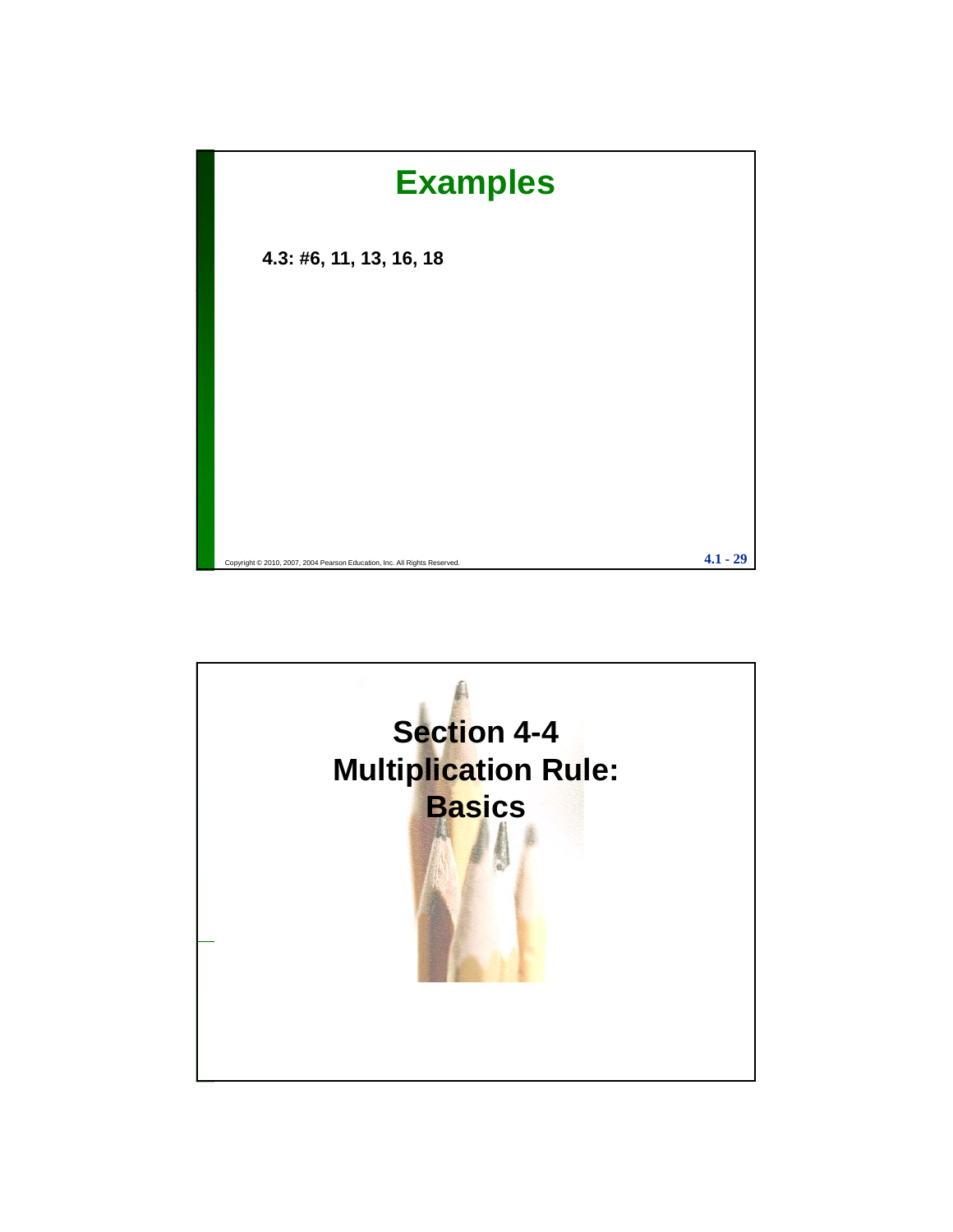

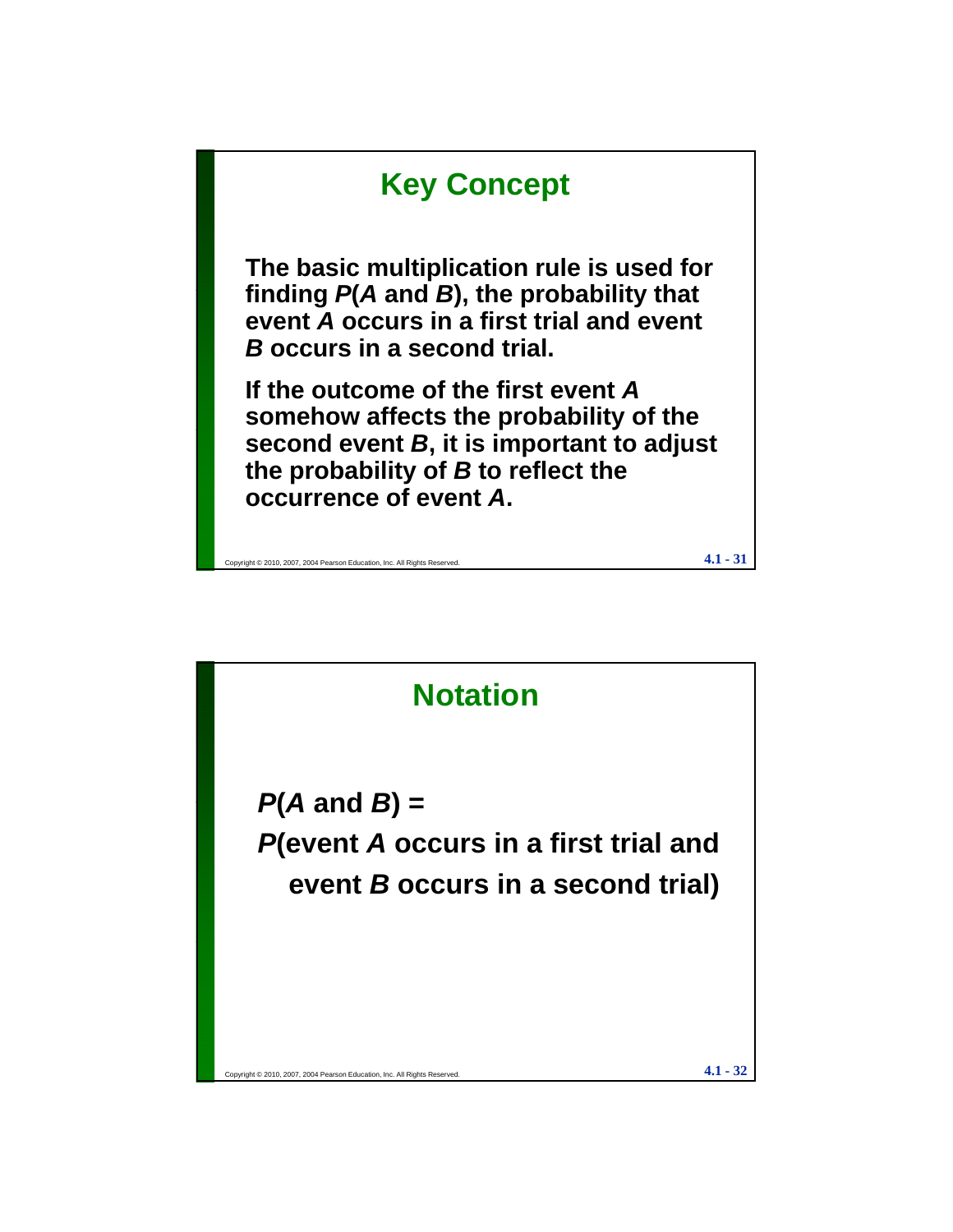## **Tree Diagrams**

**A tree diagram is a picture of the possible outcomes of a procedure, shown as line segments emanating from one starting point. These diagrams are sometimes helpful in**  determining the number of possible **outcomes in a sample space, if the number of possibilities is not too large.**

Copyright © 2010, 2007, 2004 Pearson Education, Inc. All Rights Reserved. **4.1** - 33

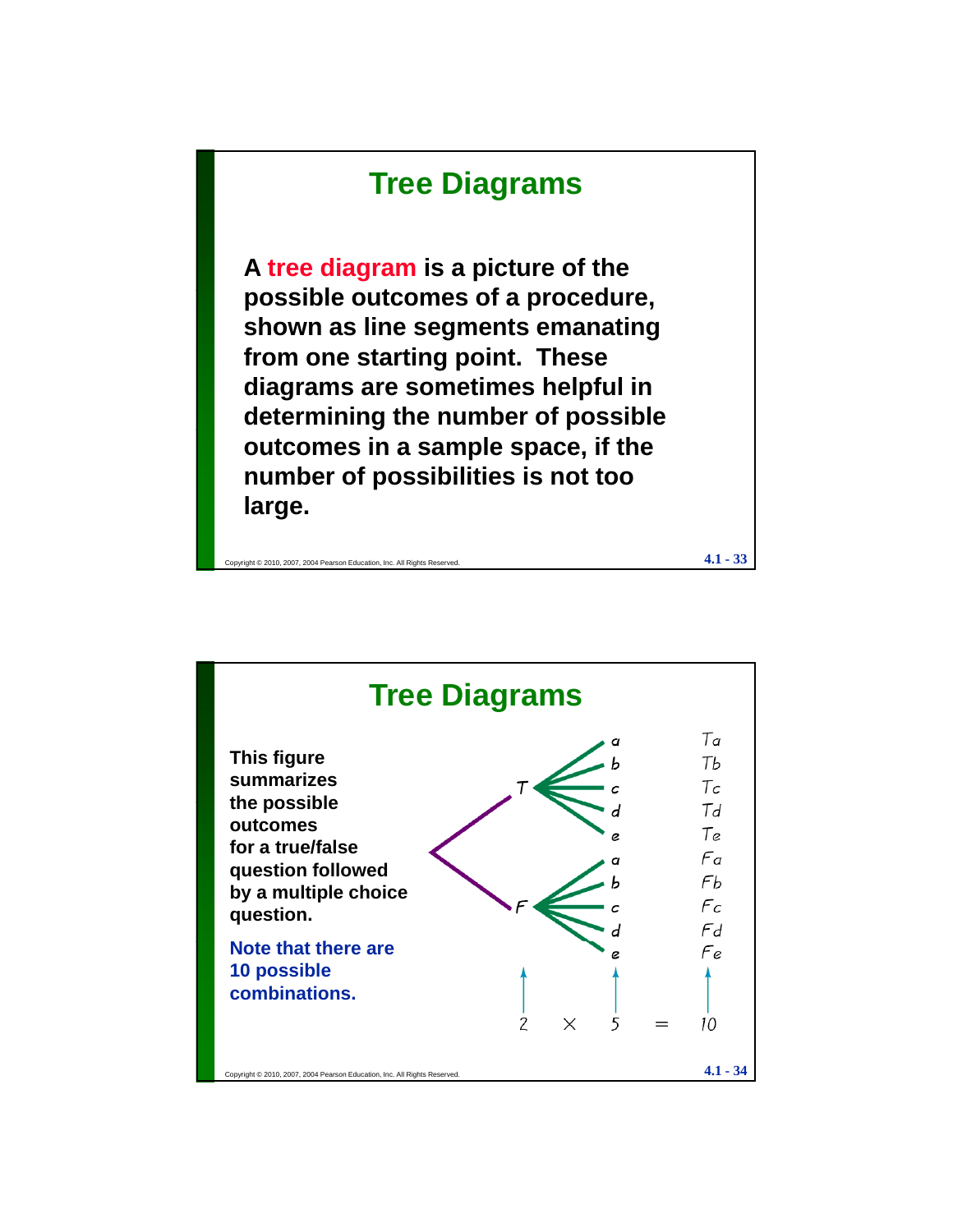

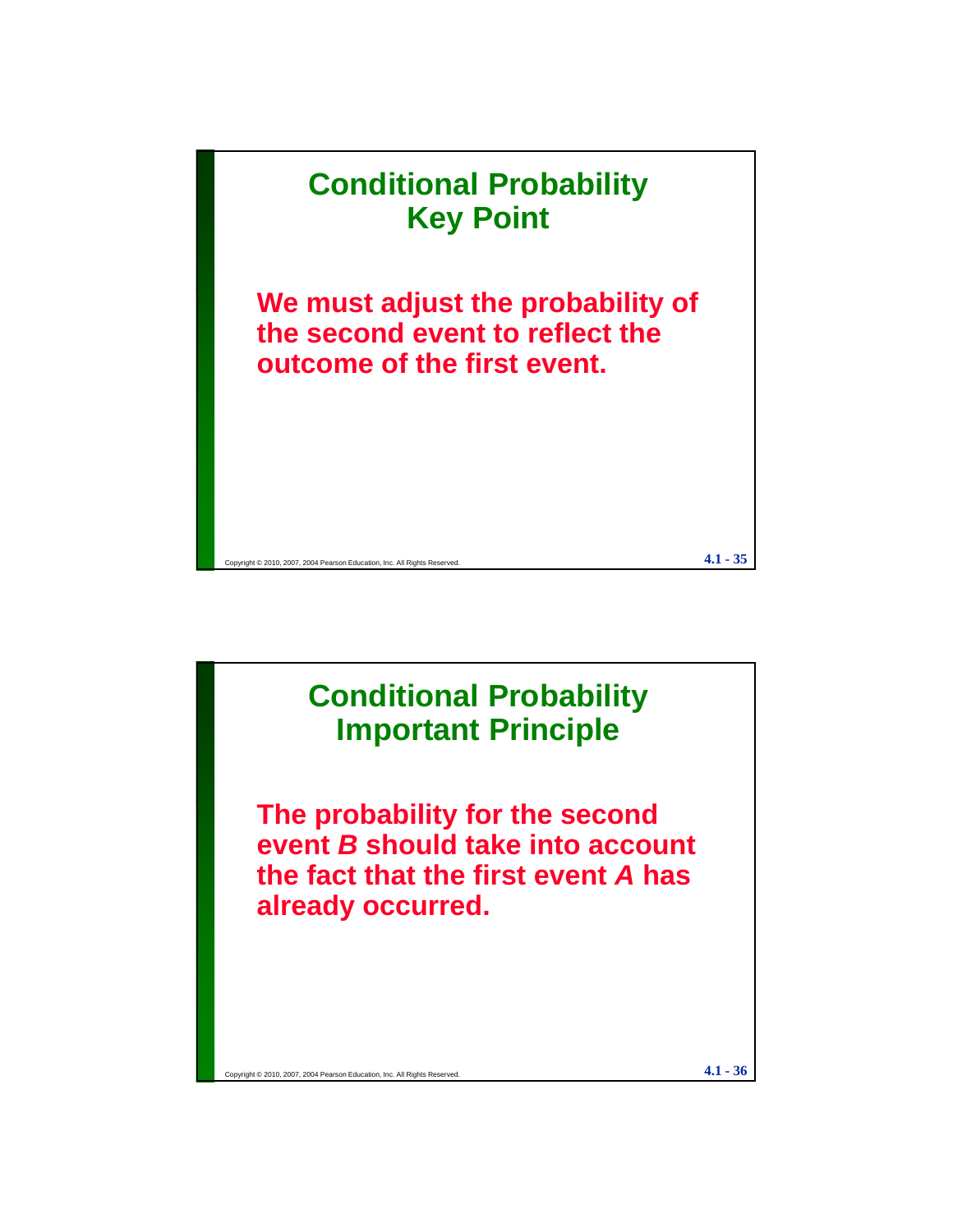

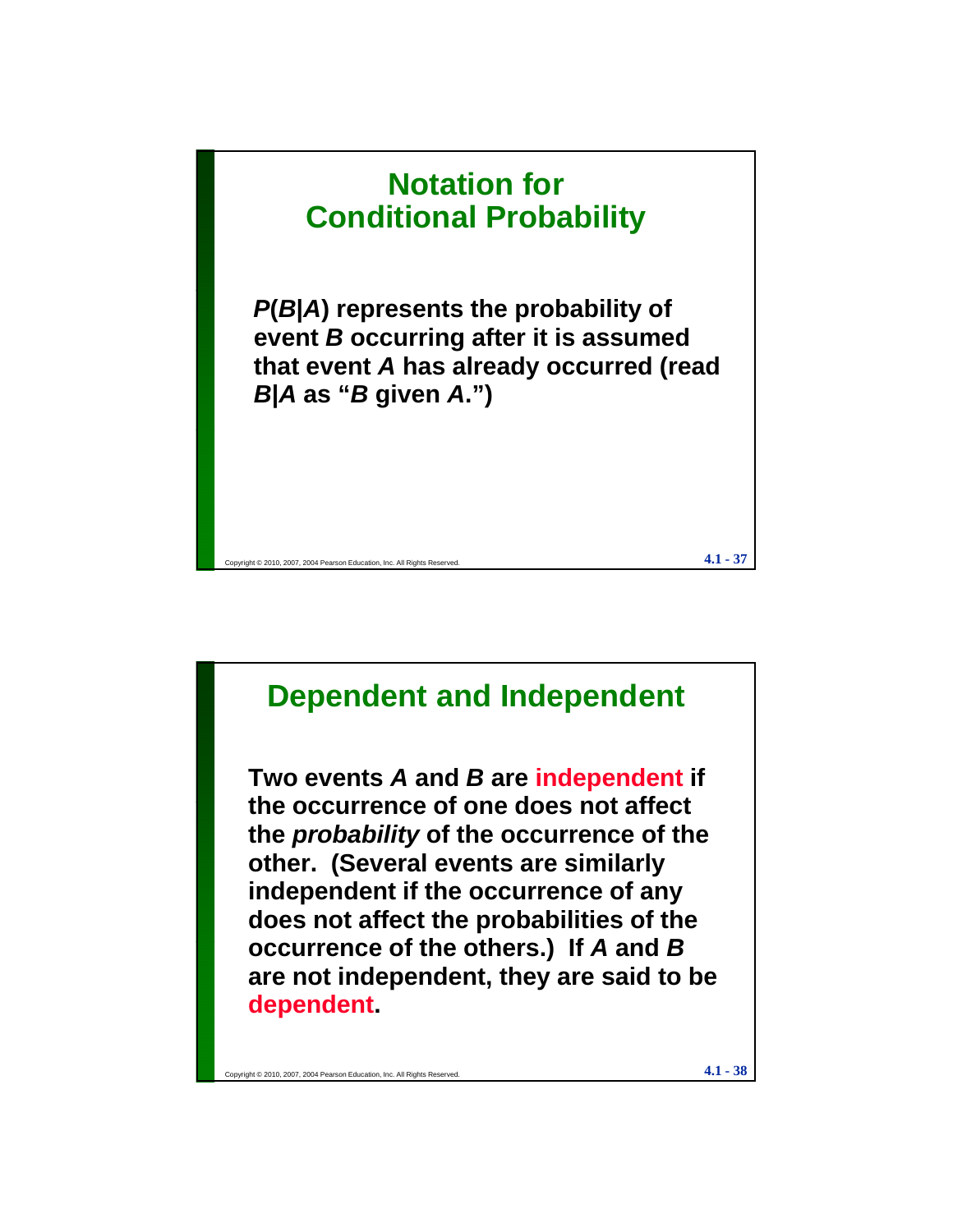

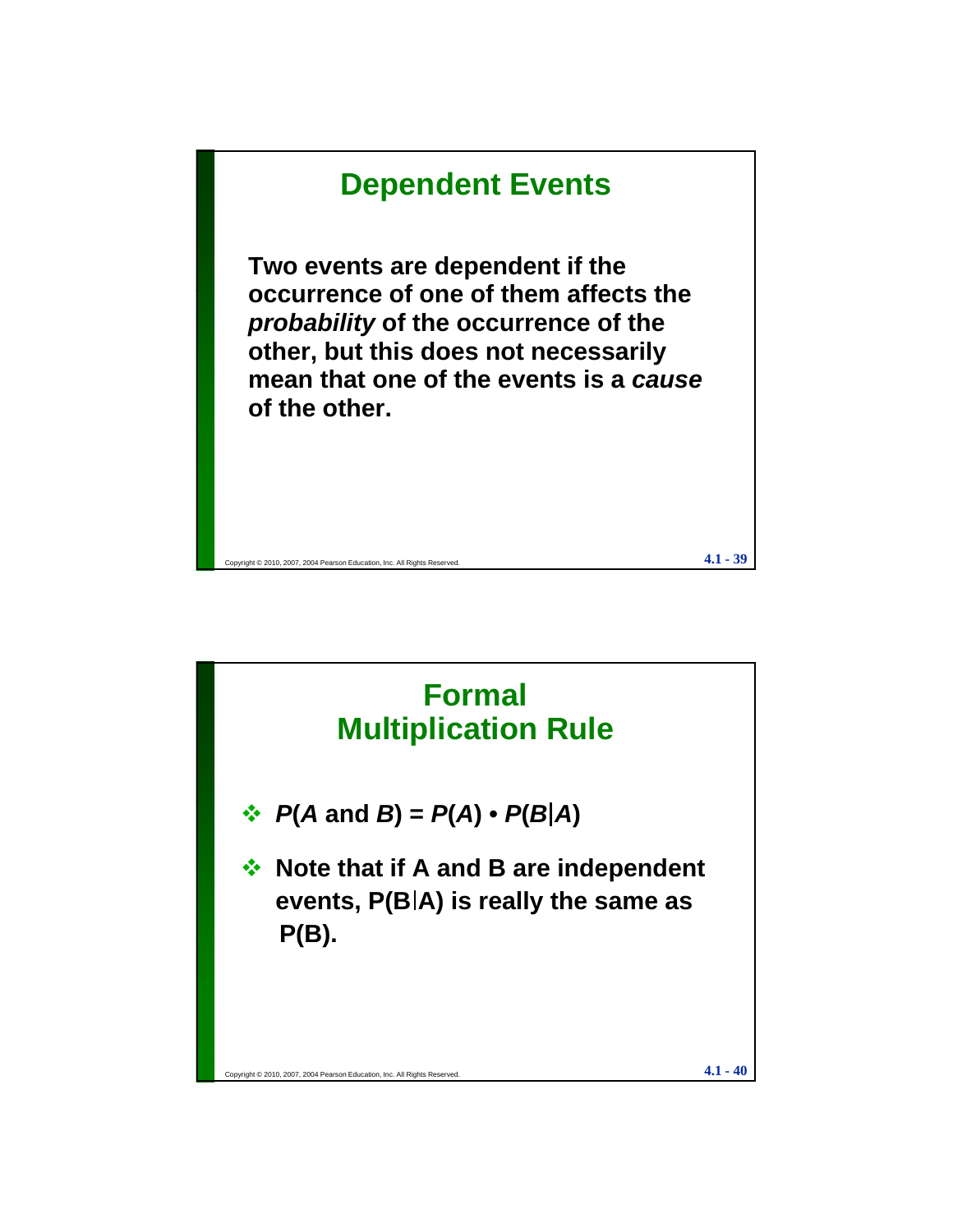# **Intuitive Multiplication Rule**

**When finding the probability that event**  *A* **occurs in one trial and event** *B* **occurs in the next trial, multiply the probability of event** *A* **by the probability of event** *B***, but be sure that the probability of event but be sure that the probability of event***B* **takes into account the previous occurrence of event** *A***.**

Copyright © 2010, 2007, 2004 Pearson Education, Inc. All Rights Reserved.  $4.1 - 41$ 

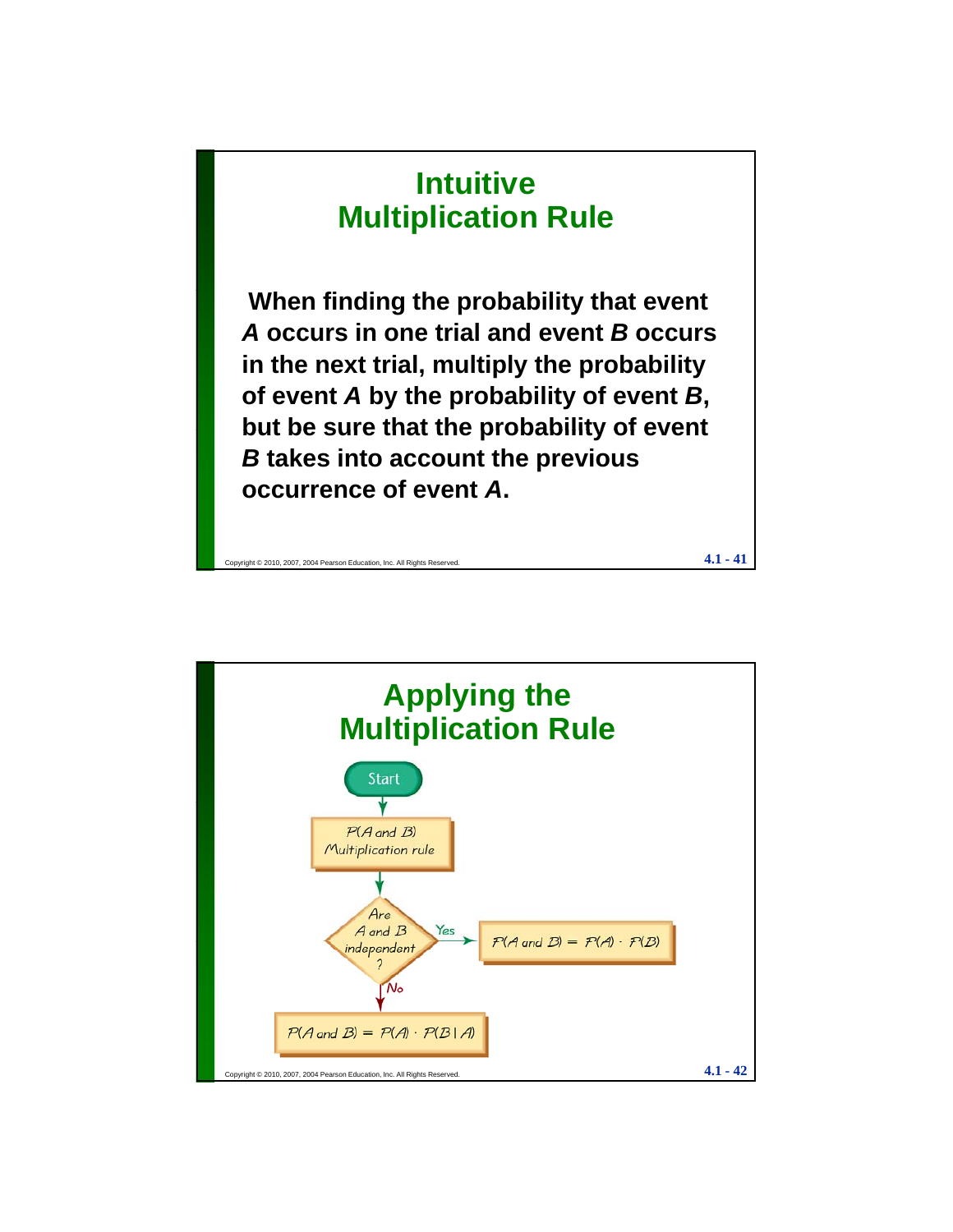

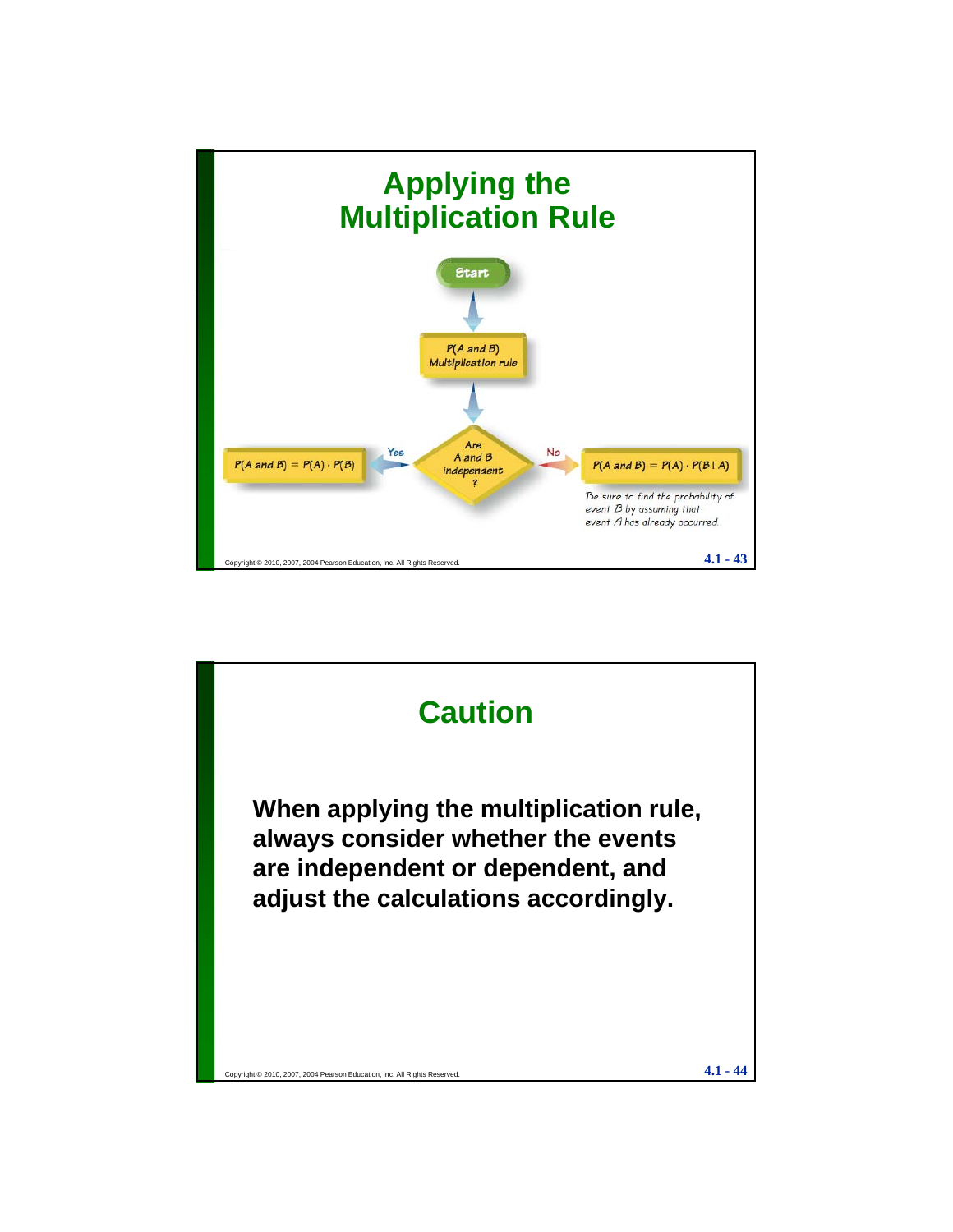